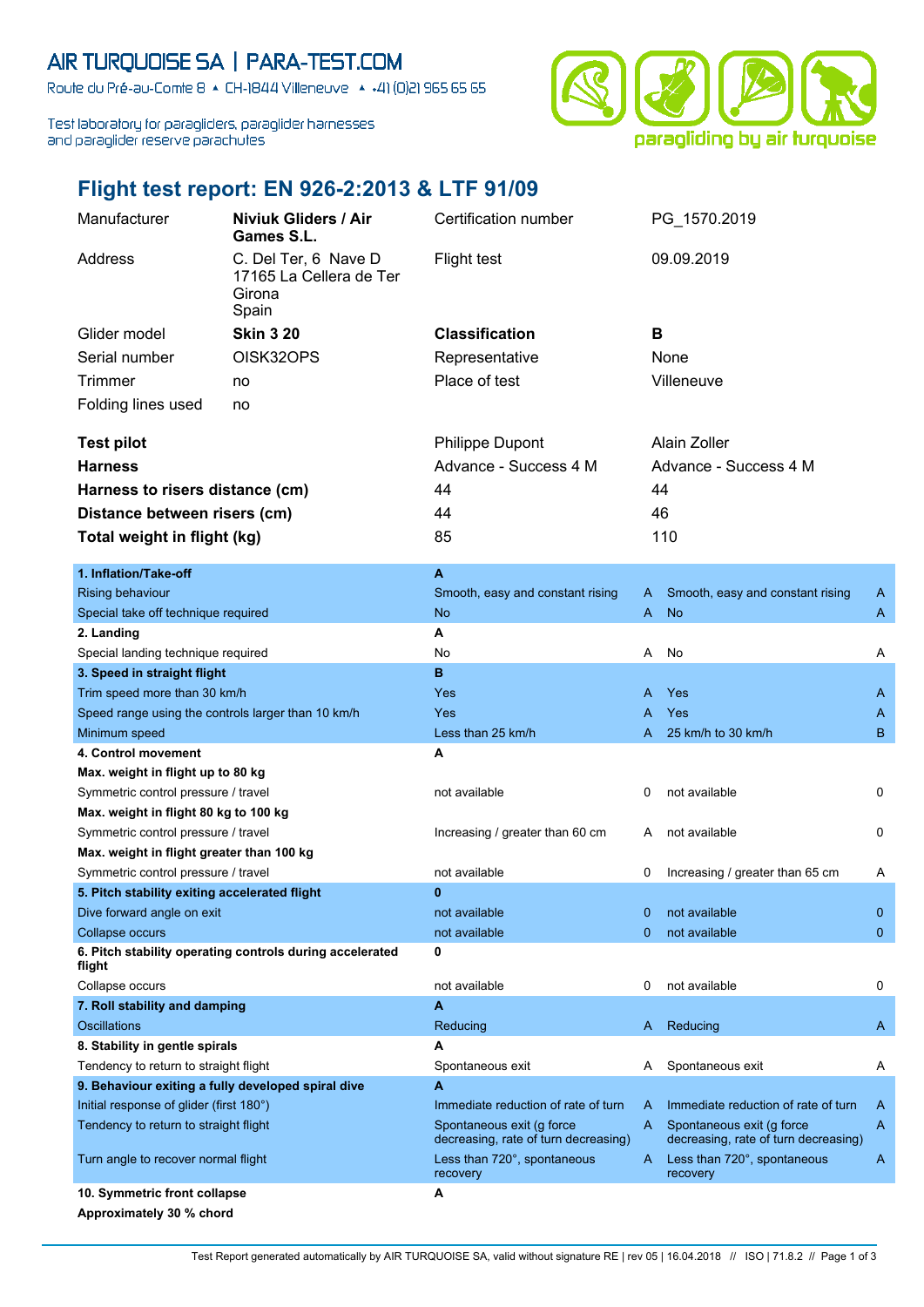| Entry                                                                       | Rocking back less than 45°                                                          | A | Rocking back less than 45°                                                          | Α |
|-----------------------------------------------------------------------------|-------------------------------------------------------------------------------------|---|-------------------------------------------------------------------------------------|---|
| Recovery                                                                    | Spontaneous in less than 3 s                                                        | A | Spontaneous in less than 3 s                                                        | Α |
| Dive forward angle on exit Change of course                                 | Dive forward 0° to 30° Keeping<br>course                                            | A | Dive forward 0° to 30° Keeping<br>course                                            | Α |
| Cascade occurs                                                              | No                                                                                  | A | No                                                                                  | A |
| Folding lines used                                                          | No                                                                                  |   | No                                                                                  |   |
| At least 50% chord                                                          |                                                                                     |   |                                                                                     |   |
| Entry                                                                       | Rocking back less than 45°                                                          | A | Rocking back less than 45°                                                          | A |
| Recovery                                                                    | Spontaneous in less than 3 s                                                        | A | Spontaneous in less than 3 s                                                        | Α |
| Dive forward angle on exit / Change of course                               | Dive forward 0° to 30° / Keeping<br>course                                          | A | Dive forward 0° to 30° / Keeping<br>course                                          | Α |
| Cascade occurs                                                              | No                                                                                  | A | No                                                                                  | Α |
| Folding lines used                                                          | No                                                                                  |   | No                                                                                  |   |
| <b>With accelerator</b>                                                     |                                                                                     |   |                                                                                     |   |
|                                                                             |                                                                                     |   |                                                                                     |   |
| Entry                                                                       | not available                                                                       | 0 | not available                                                                       | 0 |
| Recovery                                                                    | not available                                                                       | 0 | not available                                                                       | 0 |
| Dive forward angle on exit / Change of course                               | not available                                                                       | 0 | not available                                                                       | 0 |
| Cascade occurs                                                              | not available                                                                       | 0 | not available                                                                       | 0 |
| Folding lines used                                                          | Not available                                                                       |   | Not available                                                                       |   |
| 11. Exiting deep stall (parachutal stall)                                   | в                                                                                   |   |                                                                                     |   |
| Deep stall achieved                                                         | Yes                                                                                 | A | Yes                                                                                 | A |
| Recovery                                                                    | Spontaneous in less than 3 s                                                        | A | Spontaneous in less than 3 s                                                        | A |
| Dive forward angle on exit                                                  | Dive forward 30° to 60°                                                             | B | Dive forward 0° to 30°                                                              | A |
| Change of course                                                            | Changing course less than 45°                                                       | A | Changing course less than 45°                                                       | A |
| Cascade occurs                                                              | No                                                                                  | A | <b>No</b>                                                                           | A |
| 12. High angle of attack recovery                                           | А                                                                                   |   |                                                                                     |   |
| Recovery                                                                    | Spontaneous in less than 3 s                                                        | A | Spontaneous in less than 3 s                                                        | A |
| Cascade occurs                                                              | No                                                                                  | A | No                                                                                  | Α |
| 13. Recovery from a developed full stall                                    | B                                                                                   |   |                                                                                     |   |
| Dive forward angle on exit                                                  | Dive forward 30° to 60°                                                             | B | Dive forward 30° to 60°                                                             | B |
| Collapse                                                                    | No collapse                                                                         | A | No collapse                                                                         | A |
| Cascade occurs (other than collapses)                                       | No                                                                                  | A | No                                                                                  | A |
| Rocking back                                                                | Less than 45°                                                                       | A | Less than 45°                                                                       | A |
| Line tension                                                                | Most lines tight                                                                    | A | Most lines tight                                                                    | Α |
| 14. Asymmetric collapse                                                     | A                                                                                   |   |                                                                                     |   |
| Small asymmetric collapse                                                   |                                                                                     |   |                                                                                     |   |
| Change of course until re-inflation / Maximum dive forward or<br>roll angle | Less than 90° / Dive or roll angle<br>$0^\circ$ to 15 $^\circ$                      | A | Less than 90° / Dive or roll angle<br>$0^{\circ}$ to 15 $^{\circ}$                  | Α |
| Re-inflation behaviour                                                      | Spontaneous re-inflation                                                            | A | Spontaneous re-inflation                                                            | Α |
| Total change of course                                                      | Less than 360°                                                                      | A | Less than 360°                                                                      | Α |
| Collapse on the opposite side occurs                                        | No (or only a small number of                                                       | A | No (or only a small number of                                                       | Α |
|                                                                             | collapsed cells with a spontaneous<br>reinflation)                                  |   | collapsed cells with a spontaneous<br>reinflation)                                  |   |
| <b>Twist occurs</b>                                                         | No                                                                                  | A | No                                                                                  | A |
| Cascade occurs                                                              | No                                                                                  | A | No                                                                                  | Α |
| Folding lines used                                                          | No                                                                                  |   | No                                                                                  |   |
| Large asymmetric collapse                                                   |                                                                                     |   |                                                                                     |   |
| Change of course until re-inflation / Maximum dive forward or<br>roll angle | Less than 90° / Dive or roll angle<br>15 $^{\circ}$ to 45 $^{\circ}$                | A | Less than 90° / Dive or roll angle<br>15° to 45°                                    | Α |
| Re-inflation behaviour                                                      | Spontaneous re-inflation                                                            | A | Spontaneous re-inflation                                                            | Α |
| Total change of course                                                      | Less than $360^\circ$                                                               | A | Less than 360°                                                                      | Α |
| Collapse on the opposite side occurs                                        | No (or only a small number of<br>collapsed cells with a spontaneous<br>reinflation) | A | No (or only a small number of<br>collapsed cells with a spontaneous<br>reinflation) | Α |
| Twist occurs                                                                | No                                                                                  | A | No                                                                                  | Α |
| Cascade occurs                                                              | No                                                                                  | A | No                                                                                  | Α |
| Folding lines used                                                          | No                                                                                  |   | No                                                                                  |   |
| Small asymmetric collapse with fully activated accelerator                  |                                                                                     |   |                                                                                     |   |
| Change of course until re-inflation / Maximum dive forward or<br>roll angle | not available                                                                       | 0 | not available                                                                       | 0 |